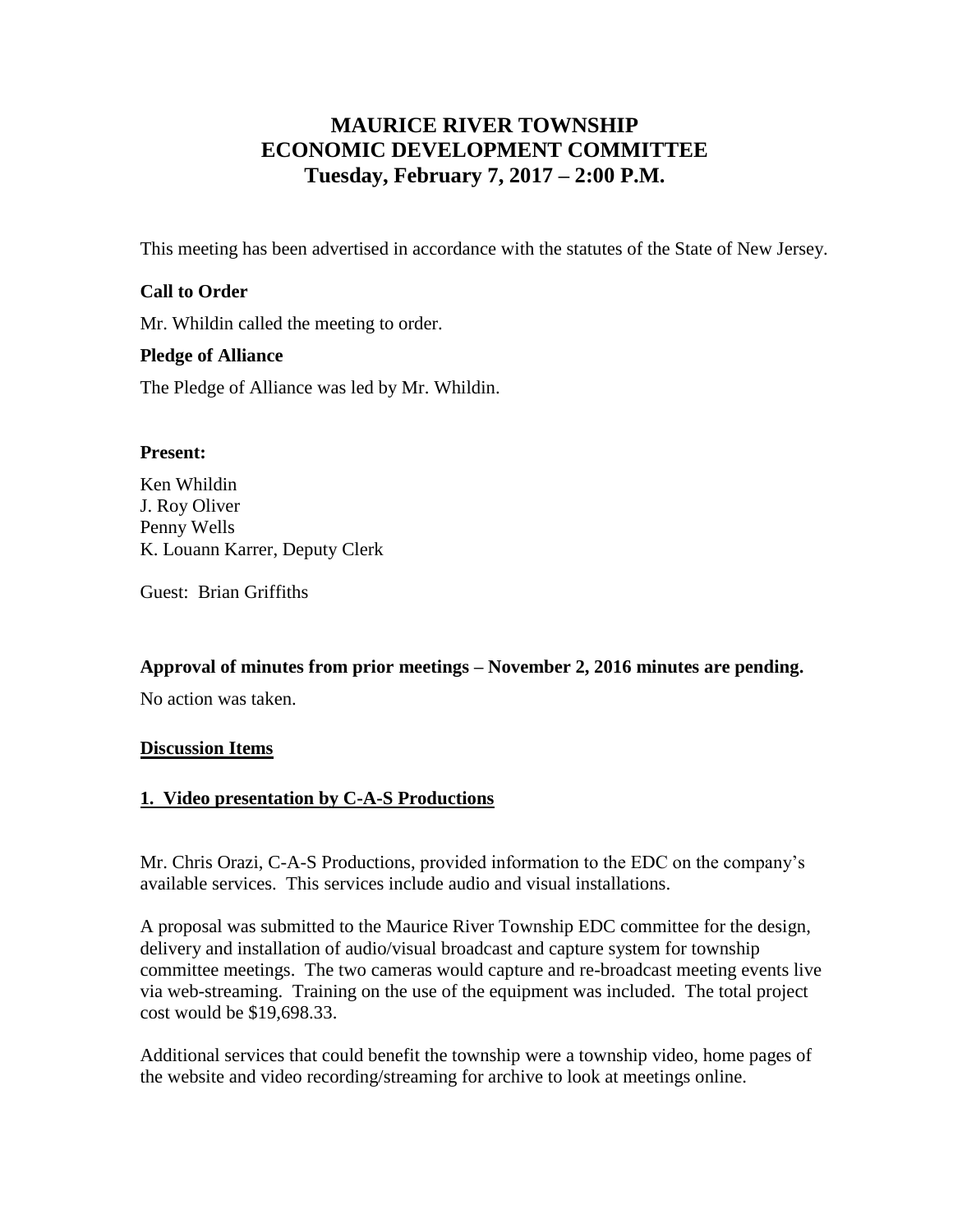The Tourism Video could be a 3-5 minute video showing the tourism attractions of Maurice River Township with a historical overlay. The Township would obtain the historical information needed which would be given to researcher/writer. Thirty second interviews of history would be included; areas of interest such as game life, river, etc. could be accented.

It was discussed on how to market for tourism and how to get people to watch. Places the video would be available are website, Facebook, social media and TV channels such as SNJ. Key would be constant contact, emails and newsletters could provide the link to the video ('link' to video would be on all media contacts).

It was discussed that time for 'Public Service Announcement' might be available. Providing strong search criteria on Google website for advertisement of the township is needed. It was discussed that there would be maintenance; there is more control with Google and Facebook pages which would coincide with the website. It was discussed that YouTube could be utilized to do a commercial which would stream to the website.

Updating of the Township Website was discussed. Mr. Orazi stated that WordPress sites offer templates to construct a home page; user friendly and integrated into Google.

It was discussed that the information listed on the current site can be moved to the new website. An overview of services with budget and a specific installation cost were supplied to the EDC members present.

The audio/visual for meetings requires at least one person to operate with live records, streaming and archiving. In Millville the residents found it convenient as they did not have to attend the meetings in order to participate.

The proposed cost of \$19,698.33 is the purchase price to own the system.

It was discussed that the website would require periodic maintenances; determination is needed whether monthly, quarterly, etc. It was discussed that periodic maintenance is done on the current website.

It was discussed that the promotional video would be done one time but updates could be provided as needed. The Tourism video will be provided in the proposed price if C-A-S is managing the website, etc. Providing a 30 second spot on MRT Tourism to motel/hotels could be worked out; this would be good for attracting race enthusiasts and other travelers to the township.

# **2. Veterans Flea Market Name Change**

It was discussed that the name of the Veterans Vending Park should be changed formally to the "Veteran's Flea Market Park".